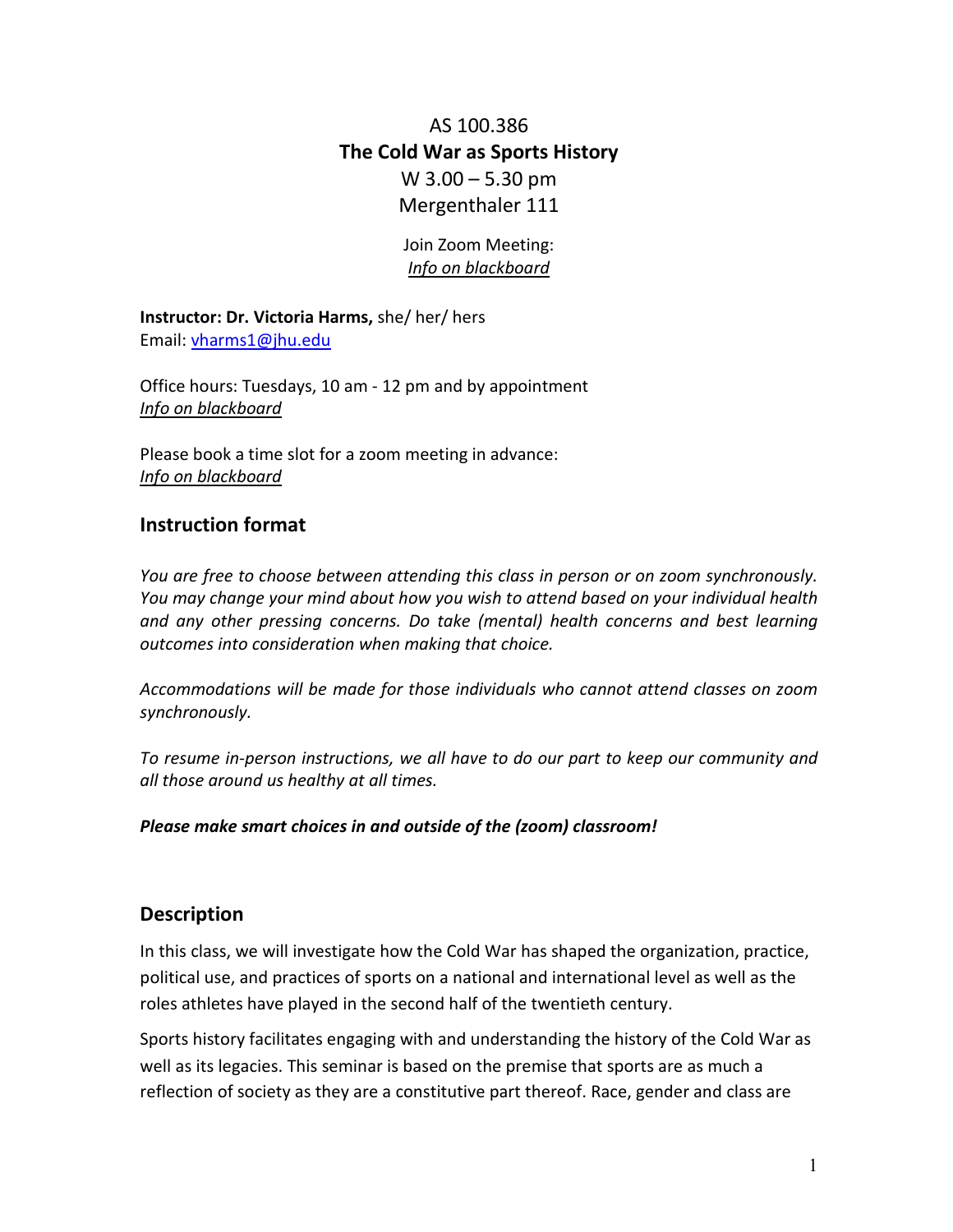social constructions that are inextricably intertwined with Cold War sports history. We will discuss the ways in which sports confirm and consolidate but also challenge and change perceptions and social structures, expand and limit opportunities of selffulfillment and social advancement.

Students are expected to engage with academic and non-academic literature on the topic, primary sources, documentary and feature films. Expect to read between forty to sixty-five pages of text, listen to 15-minute podcast episodes, and/ or watch 1.5 hours of movies and documentaries per week.

This is a discussion-based class. Be prepared to read short texts and watch videos in class and discuss them with your peers.

# Learning objectives:

- $\checkmark$  Assessing secondary literature
- $\checkmark$  Deconstructing historical narratives
- $\checkmark$  Analyzing and interpreting primary sources, including audio-visual material
- $\checkmark$  Understanding concepts such as nationalism, racism, gender, class, etc.
- $\checkmark$  Working within comparative & transnational history
- $\checkmark$  Have fun studying history and engaging with your peers

# **Required Reading:**

Stephen Wagg and David L. Andrews (eds.). *East Plays West. Sport and the Cold War*. Oxford: Routledge, 2007.

Please subscribe to the podcast ["Sports in the Cold War,](https://podcasts.apple.com/gb/podcast/sport-in-the-cold-war/id1046529695?mt=2)" in *Cold War International History Podcast,* Wilson Center.

# Further recommended reading (on reserves):

Guttmann, Allen. *The Olympics. A History of the Modern Games*. Urbana and Chicago: University of Illinois Press, 2002.

Goldblatt, David. *The Games. A Global History of the Olympics*. London and New York: W.W. Norton & Co, 2016.

Shaw, Tony, and Denise J. Youngblood. *Cinematic Cold War. The American and Soviet Struggle for Hearts and Minds*. University of Kansas Press, 2010.

Briley, Ron, Michael K. Schoenecke, and Deborah A. Carmichael, eds. *All-Stars & Movie Stars. Sports in Film & History*. Lexington: The University Press of Kentucky, 2008.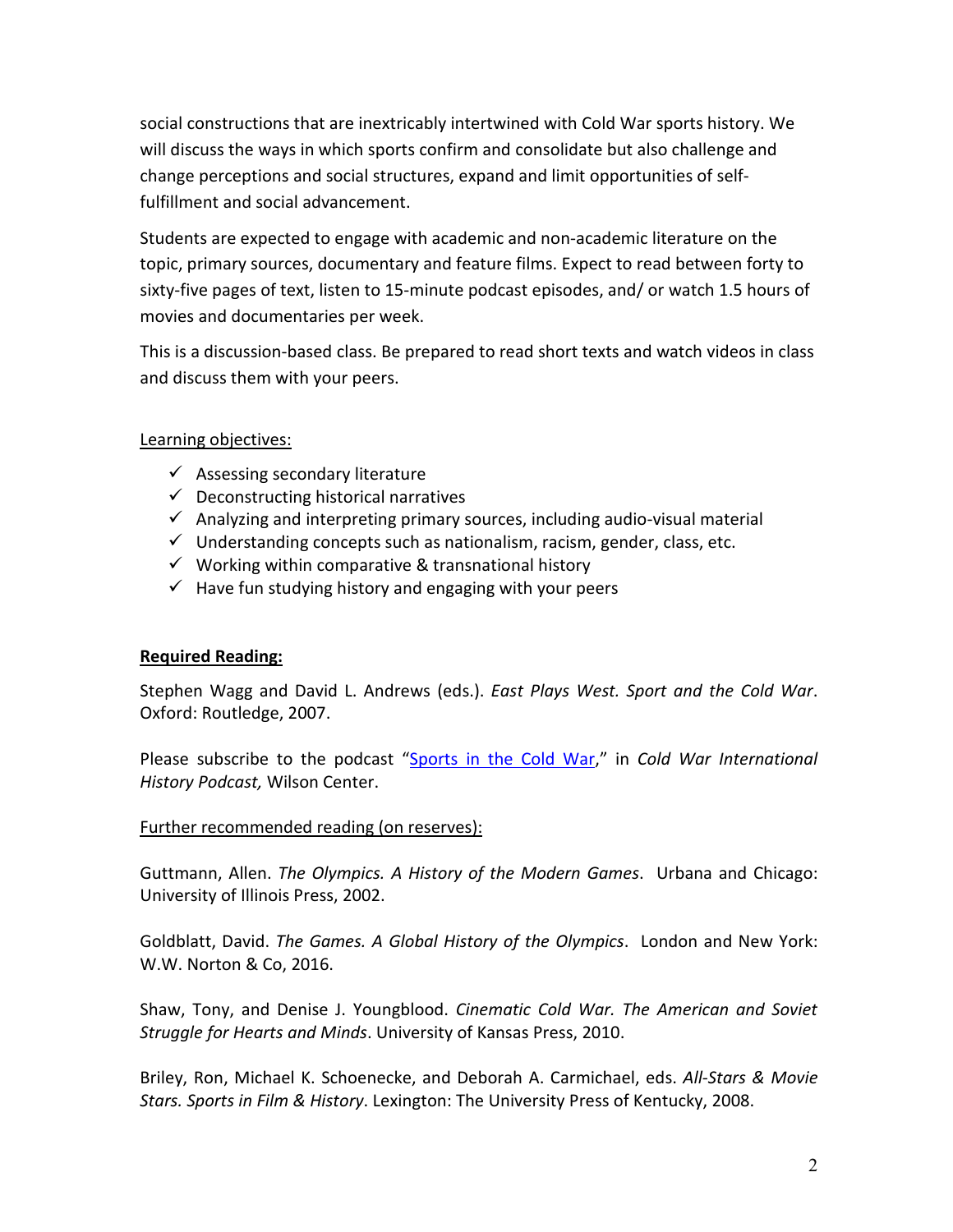# **Assignments**

# **Grading:**

- $\checkmark$  25% Participation
- $\checkmark$  30% Reading Notes
- $\checkmark$  25% Essay I (open)
- $\checkmark$  20% Essay II (movie)

#### **Participation: 25%**

Make sure you come to class prepared and on time. Attendance does not equal participation. Common rules of courtesy apply at all times.

You are expected to engage with the assigned material as well as with your fellow students during discussion sessions, group work, and in break out rooms.

You are encouraged to ask questions, even if you only ask for clarification. This is *your* class, make the most out of it.

You are free to present criticism of content and/ or the class as such during class, in an email, during office hours with the instructor or through one of your peers, anonymously or not.

Be ready to read several pages of material in class. That will require concentrating for 10 minutes in silent study. Expect plenty of group work.

# **Reading Notes: 30%**

For each class, you are expected to submit a short reading/ listening note to blackboard. These notes are short summaries in your own words of the topic, main arguments/ main claims and the evidence the author(s) use(s) to corroborate claims.

Please submit your note as a thread to the discussion of that week on blackboard. You will only be able to see the other contributions once you have submitted yours.

Each note is graded on a scale of 1-5. Overall, the reading notes make up 30% of your final grade. Please make sure to have your note submitted **by 2.30 pm the day of**.

# **Essay I (10 pages): Open 25%**

The first essay is a research paper, and thus must contain a unique argument and demonstrate a sound use of primary sources and secondary literature.

You are asked to discuss a topic of your choice (e.g. person, event) that reflects Cold War sports history.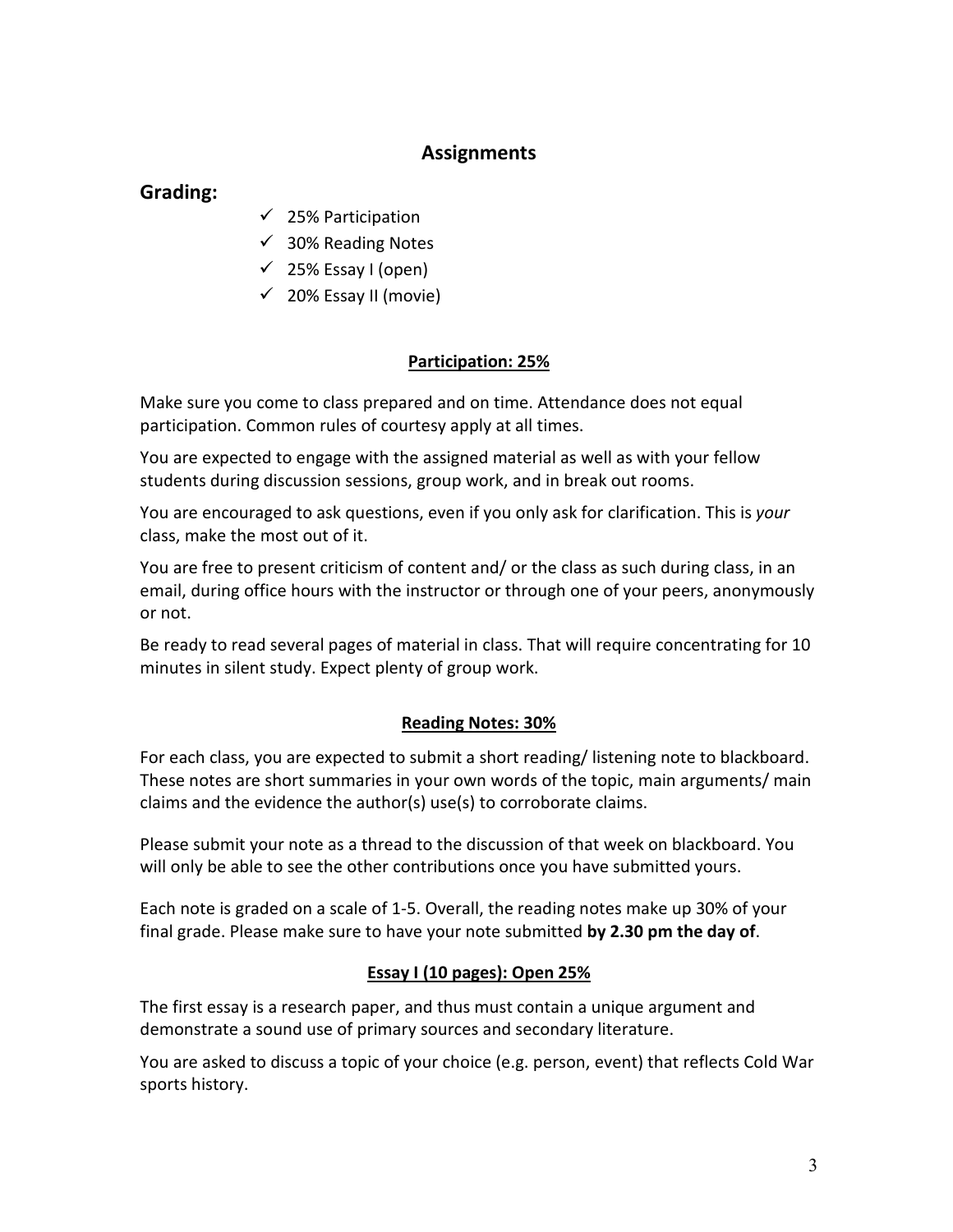Please submit your **choice of topic** to the journal on blackboard **by 20 March 2021** on blackboard and submit a preliminary list of ideas, literature, and sources you wish to consult.

# **Deadline: 3 April 2021 EOD.**

# **Essay II (8 pages): Movie 20%**

Pick a movie from the list below and analyze its content within the history of Cold War.

You have to introduce a research question, a thesis and a well-argued, well-structured argument highlighting the relevance of the movie you chose to Cold War sports history.

Please submit your choice of movie to the journal on blackboard **by 13 April 2021** and ideally include a preliminary ideas, literature, and sources you wish to consult.

Selection of movies:

- *Miracle on Ice*, dir. by Steven Hillliard Stern, 1981. [alternatively: *Miracle*, dir. by Gavin O'Connor, 2004.]
- *Rocky IV*, dir. by Sylvester Stalone, 1985.
- *The Miracle of Bern* [Das Wunder von Bern], dir. by Sönke Wörtmann, 2003.
- *Children of Glory* [Szabadság, Szerelem], dir. by Krisztina Goda, 2006.

# **Deadline: 25 April 2021 EOD turnitin**

# **Written Assignments**

In addition to the formal requirements specified below, essays are graded based on the primary and secondary sources consulted, clarity of argument, style of writing, consistent and correct use of references, and the organization of the paper.

Formal requirements:

- **"Pledge of academic integrity" by February 5, 2021 EOD.** Details below.
- Normal margins 1" top & bottom, 1''25 left & right, 12 pt. font size, font: Times (New Roman), Arial, Calibri, Cambria or similar.
- Submit to turnitin on blackboard.
- Insert page numbers.
- Add your name to document **and** the file name.
- List of references always on a separate page (does not count towards page limit).

*This syllabus serves as a contract between you and me that explains what I expect of you, and what you may expect of me. By enrolling in this class, you accept the terms laid out here. Please read them carefully. If at any time I need to make changes to the syllabus, I will provide as much advanced notice as possible.*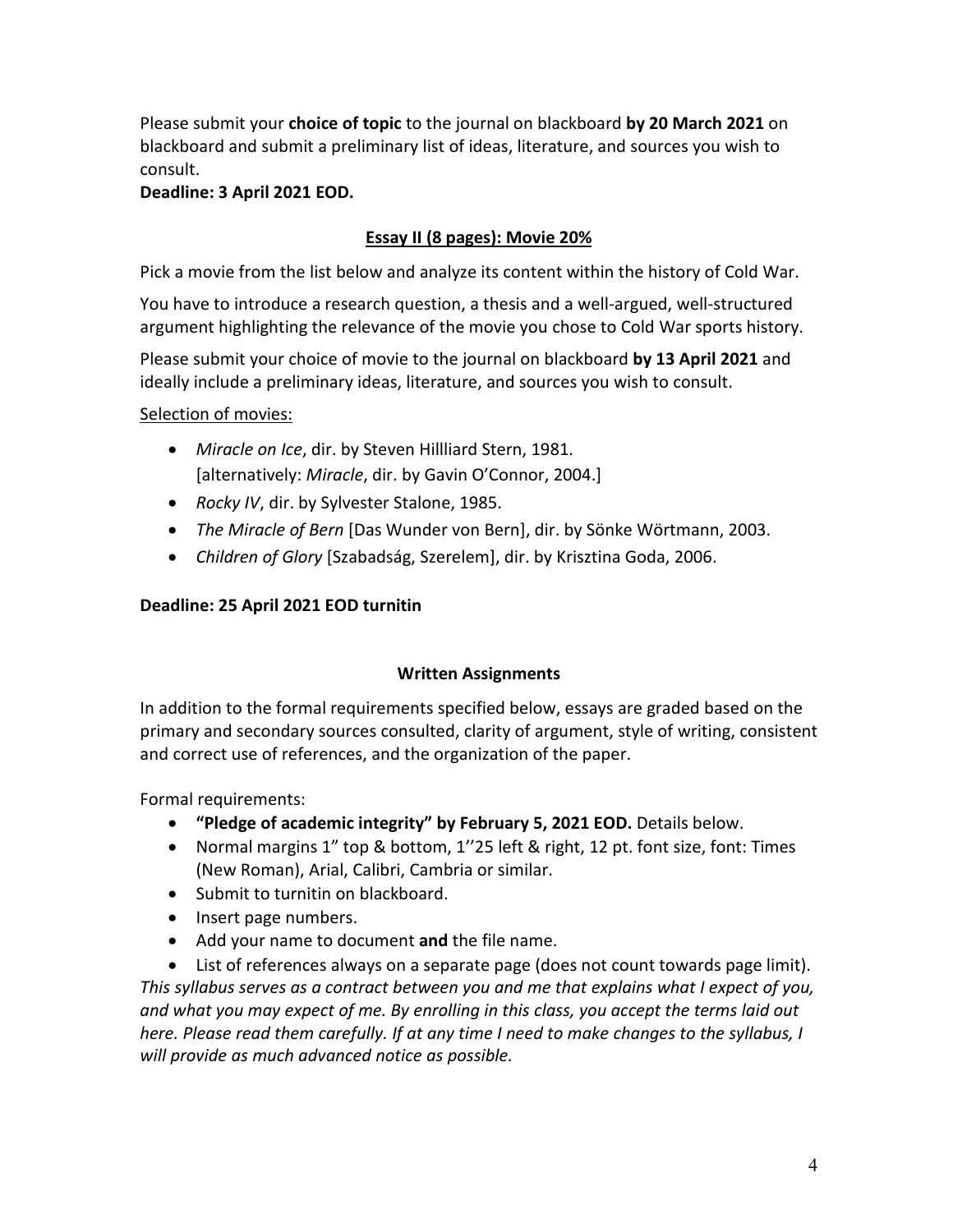# **Schedule**

#### **27 January: Introduction**

#### *ZOOM ONLY*

In-class readings: Wamsley, Kevin B. "The Global Sport Monopoly: A Synopsis of 20th Century Olympic Politics." *International Journal* 57, no. 3 (Summer 2002): 395-410.

Allison, Lincoln. "The Olympic Movement and the End of the Cold War." *World Affairs*  157, no. 2 (Fall 1994): 92-97.

#### **3 February: The Modern Olympic Games**

*FROM THIS DAY ON: IN-PERSON AND ON ZOOM*

Allen Guttmann, "The Most Controversial Olympics," in *The Olympics*, pp. 53-71.

Leni Riefenstahl, *Olympia* (1938). (Worksheet)

Part I. **Festival of Nations**: WATCH approx. 0-23 mins, 38-48 mins, 52-55 mins, 1h33-1h55.

Part II. **Festival of Beauty**: WATCH 0-7 mins, 1h08-1h15. *… of course, you are free to watch both parts entirely.*

# **10 February: Cold War Sports Overview**

Allen Guttmann, "In the Shadow of the Cold War," in ibid., *The Olympics*, pp. 85-102.

Edelman, Robert, Anke Hilbrenner, and Susan Brownell. "Sport under Communism." In *The Oxford Handbook of the History of Communism*, edited by Stephen A. Smith, 602- 616. Oxford: Oxford University Press, 2014.

Episode 20, ["The Black Spider,](https://soundcloud.com/coldwar-sport/mauricio-updated)" in *[Sport in the Cold War](https://digitalarchive.wilsoncenter.org/theme/sport-in-the-cold-war/resources)* (podcast), 1 June 2016. 15 mins. (Worksheet)

# **17 February: Challenges of the early Cold War**

Rider, Toby C. "Eastern Europe's Unwanted: Exiled Athletes and the Olympic Games, 1948-1964." *Journal of Sport History* 40, no. 3 (Fall 2013): 435-53.

Rinehart, Robert E. "Cold War Expatriot Sport: Symbolic Resistance and International Response in Hungarian Water Polo at the Melbourne Olympics, 1956." In *East Plays West*, pp. 45-63.

# **24 February: Gender and Cold War Sports**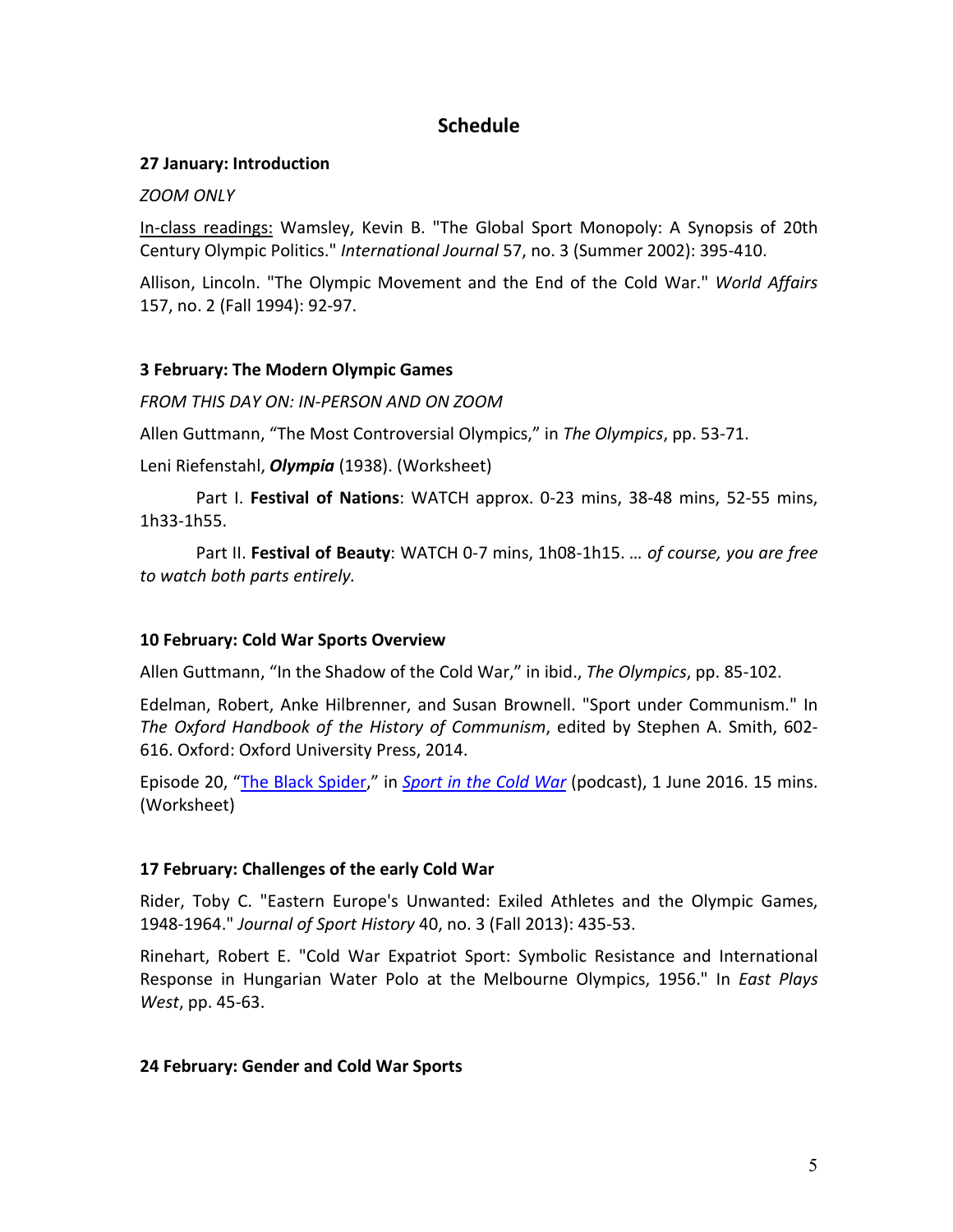Beamish, Rob, and Ian Ritchie. "Totalitarian Regimes and Cold War Sports: Steroid 'Übermenschen' and 'Ball-Bearing Females'." In *East Plays West*, pp. 11-26.

Montez de Oca, Jeffrey. "The 'Muscle Gap': Physical Education and US Fears of a Depleted Masculinity, 1954-1963." In *East Plays West*, pp. 123-48.

Episode 2, ["John F. Kennedy and Hockey,](https://podcasts.apple.com/gb/podcast/episode-2-john-f-kennedy-and-hockey/id1046529695?i=1000354066990)" in *[Sport in the Cold War](https://digitalarchive.wilsoncenter.org/theme/sport-in-the-cold-war/resources)* (podcast), 1 October 2015. 14 mins. (Worksheet)

#### **3 March: Race and the Cold War**

Thomas, Damion. "Playing the 'Race Card': US Foreign Policy and the Integration of Sports." In *East Plays West*, pp. 207-21.

Blaschke, Anne M. "Running the Cold War: Gender, Race, and Track in Cultural Diplomacy, 1955–1975." *Diplomatic History* 40, no. 5 (2016): 826-844.

#### **10 March: Muhammed Ali**

Allen Guttmann, "A Time of Troubles," in ibid., *The Olympics*, pp. 126-140.

Bill Siegel (2013), *The Trials of Muhammad Ali.* 94 minutes. Kanopy (Worksheet)

#### **17 March: East-West Competition: The two Germanies**

Kioussis, George N., and Thomas M. Hunt. "Projection and Reception: The American(ized) Other in East German Elite Sport, 1966–77." *Journal of Sport History* 42, no. 2 (Summer 2015): 161-178.

Episode 15, ["The Most Beautiful Face in Socialism,](https://podcasts.apple.com/gb/podcast/episode-15-the-most-beautiful-face-of-socialism/id1046529695?i=1000365224838)" in *[Sport in the Cold War](https://digitalarchive.wilsoncenter.org/theme/sport-in-the-cold-war/resources)* (podcast), 21 March 2016. 18 mins. (Worksheet)

#### *20 March 2021: submit topic choice to journal*

#### **24 March: The Cold War Boycotts I**

Episode 34, "The Forgotten African Olympic Boycott," in *[Sport in the Cold War](https://digitalarchive.wilsoncenter.org/theme/sport-in-the-cold-war/resources)* (podcast), 18 February 2017. 20 mins. (Worksheet)

Allen Guttmann, "The Era of the Boycott," in ibid., *The Olympics*, pp. 141-163.

Corthorn, Paul. "The Cold War and British Debates over the Boycott of the 1980 Moscow Olympics." *Cold War History* 13, no. 1 (2013): 43–66.

#### **31 March: The Cold War Boycotts II**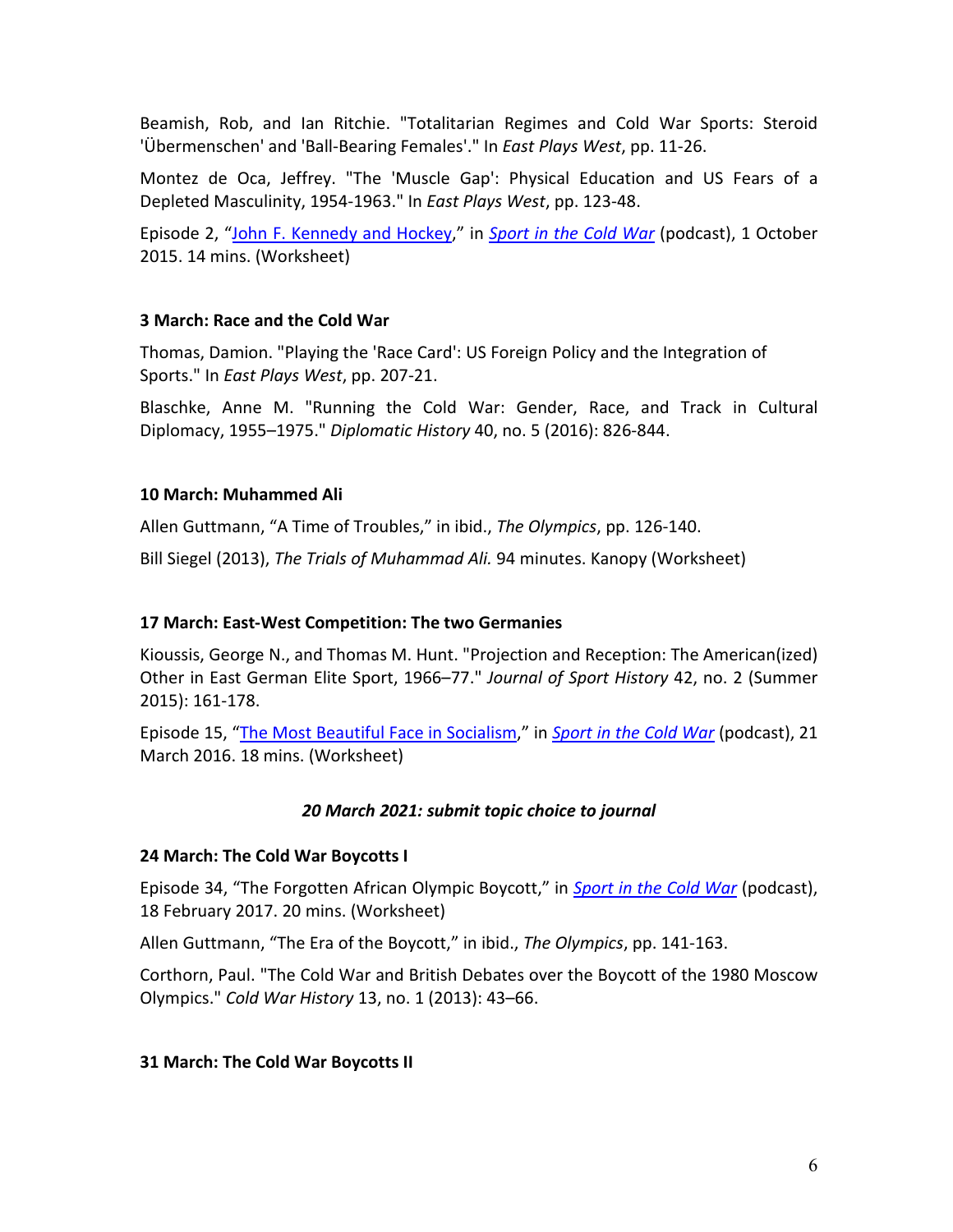Young, Simon. "Playing to Win: The Moscow Olympics and the Augmentation of Soviet Soft Power During the Brezhnev Era, 1975-1980," in García, Óscar J. Martín, and Rósa Magnúsdóttir, eds. *Machineries of Persuasion. European Soft Power and Public Diplomacy During the Cold War*. Berlin/ Boston: De Gruyter, 2019, 61-84

Episode 33, "Carter's Olympic Boycott," in *[Sport in the Cold War](https://digitalarchive.wilsoncenter.org/theme/sport-in-the-cold-war/resources)* (podcast), January 9, 2017. 16 mins. (Worksheet)

Martin, Evelyn. "The Soviet Union and the Olympic Games of 1980 and 1984: Explaining the Boycotts to their own People." In *East Plays West*, 235-252.

# *3 April 2021 EOD: submit essay to turnitin*

# **7 April: Commercialization**

Wenn, Stephen. "Rivals and Revolutionaries: Avery Brundage, the Marquess of Exeter and Olympic Television Revenue." *Sport in History* 32, no. 2 (2012): 257-278.

Wenn, Stephen. "Peter Ueberroth's Legacy: How the 1984 Los Angeles Olympics Changed the Trajectory of the Olympic Movement." *The International Journal of the History of Sport* 32, no. 1 (2015): 157-171.

# *13 April 2021: submit choice of movie to journal*

# **14 April: Spring Break Day – No Class**

#### **21 April: Yugoslavia**

Mills, Richard. "Cold War Football: Soviet Defence and Yugoslav Attack Following the Tito–Stalin Split of 1948." *Europe-Asia Studies* 68, no. 10 (December 2016): 1736–1758.

Jovanovic, Zlatko. "The 1984 Sarajevo Winter Olympics and Identity- Formation in Late Socialist Sarajevo." *The International Journal of the History of Sport* 34, no. 9 (2017): 767- 782.

#### **25 April 2021 EOD: Movie Analysis Due**

#### **28 April: After the Cold War**

Riordan, James. "Sport after the Cold War: Implications for Russia and Eastern Europe." In *East Plays West, pp.* 272-88.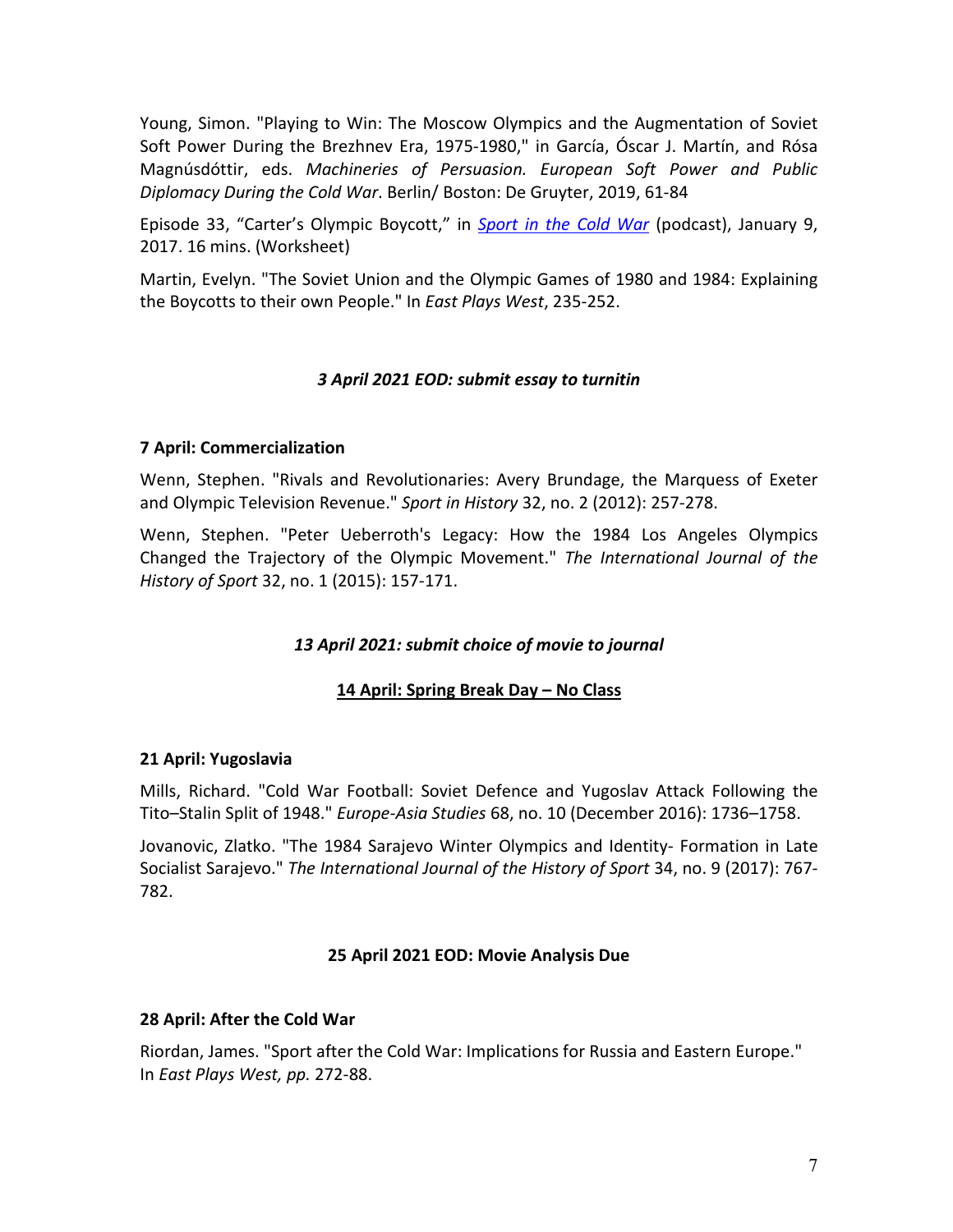David Goldblatt, part 8, chapters 1-3, "Boom! The Globalization of the Olympics After the Cold War," in *The Games. A Global History of the Olympics,* (New York and London: W.W. Norton & Co, 2016), 329-363.

Episode 6, "Performance Enhancing Drugs," in *[Sport in the Cold War](https://digitalarchive.wilsoncenter.org/theme/sport-in-the-cold-war/resources)* (podcast), November 10, 2015. 15 mins. (Worksheet)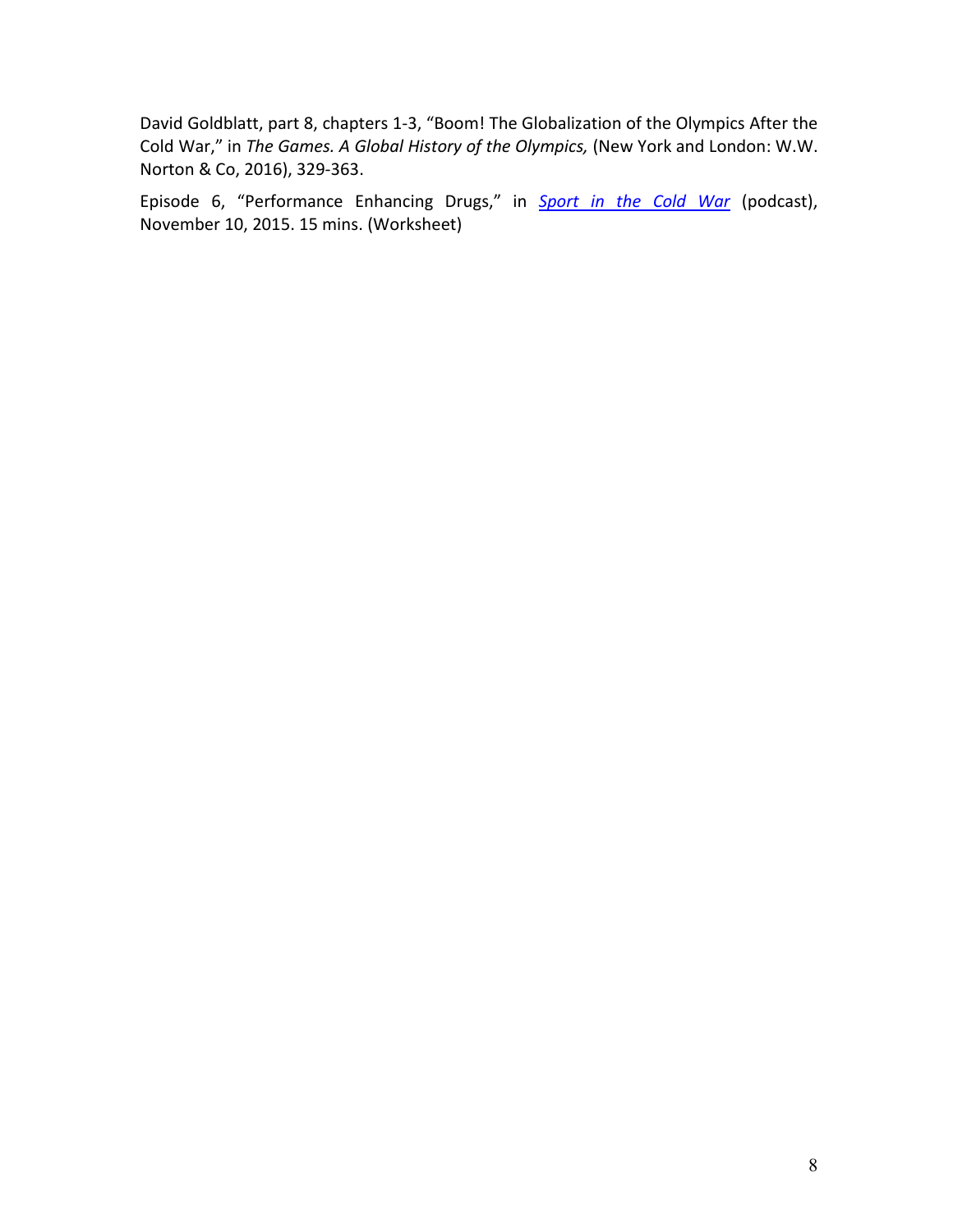# **General policies**

### **Absences**

Absences are excused for illness, religious observance, participation in certain university activities, and other circumstances described in th[e university's policies](https://studentaffairs.jhu.edu/student-life/student-outreach-support/absences-from-class/) and must be explained **at least 6 hours** before class. The Health Center issues notes to verify visits that result in a student having to miss class for an extended period of time. Please present that note or any other doctor's note if you miss class for medical reasons.

# **Mental Health**

Please note that a new university-wide website has been created to provide information on a wide variety of services available to support student wellness. You can find this website at [http://wellness.jhu.edu.](http://wellness.jhu.edu/)

If you are struggling with anxiety, stress, depression or other mental health related concerns, please consider visiting the JHU Counseling Center. If you are concerned about a friend, please encourage that person to seek out their services. The Counseling Center is located at 3003 North Charles Street in Suite S-200 and can be reached at 410-516- 8278 and online a[t http://studentaffairs.jhu.edu/counselingcenter/.](http://studentaffairs.jhu.edu/counselingcenter/)

# **Academic Integrity**

The strength of the university depends on academic and personal integrity. In this course, you must be honest and truthful. Ethical violations include cheating on exams, plagiarism, reuse of assignments, improper use of the Internet and electronic devices, unauthorized collaboration, alteration of graded assignments, forgery and falsification, lying, facilitating academic dishonesty, and unfair competition. For more, see: <https://studentaffairs.jhu.edu/policies-guidelines/undergrad-ethics/>

*Please post by February 5, 2021 EOD to the "Pledge of Academic Integrity" assignment on blackboard the link to the official Homewood Undergraduate Ethics Policies, confirm in your own words that you have read and understood the rules of academic integrity that govern Hopkins, and pledge to abide by these rules in this class.*

# **Accommodations**

Accommodations will be made for those who need them. Please come talk with me in the first two weeks of the semester to discuss your needs. Any student with a disability who may need accommodations in this class must obtain an accommodation letter from Student Disability Services, 385 Garland, (410) 516-4720, studentdisabilityservices@jhu.edu.

# **Religious holidays**

Religious holidays are valid reasons to be excused from class. Students who must miss a